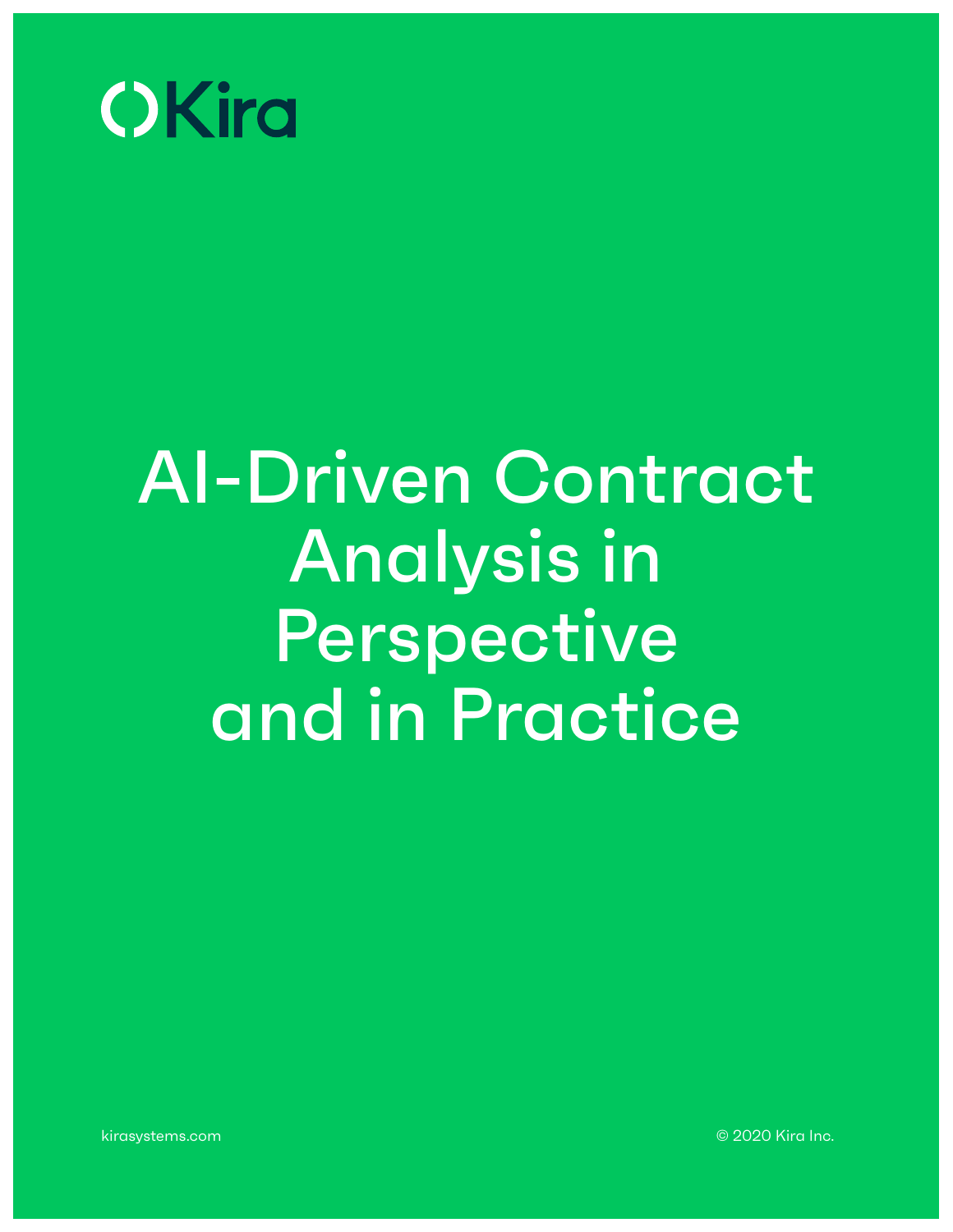# **OKird**

# **Preface**

This e-book arose out of the development of a new capability for Kira software, Answers & Insights. At the launch of the new offering, we felt this was a significant development in the history of automated contract analysis, and in the development of contract-related technologies more generally. To communicate the significance of Answers & Insights in that historical perspective, we published a series of weekly articles leading up to the launch. The articles show how quickly contract technologies have advanced in just a few short years, and they also give a hint of the direction we think the future will take. Those articles are collected and republished here in parts I-IV of this e-book.

Also in conjunction with the launch, we published a research study on a timely topic in debtorcreditor relationships in this time of economic crisis: the use of so-called "trap doors" in negative covenants that some borrowers have used to shield assets from creditors. The research for this study entailed using Kira's machine learning based software to analyze 156 publicly-available credit agreements, and as part of the research we applied Kira's new Answers & Insight's capabilities. We included a link to the study at the end in order to illustrate in practical terms the importance and value of this new capability, and to provide a tangible example of the state of the art in contract technology today.

To see a video about Answers & Insights or to request a demo, [visit our website](https://kirasystems.com/platform/answers/).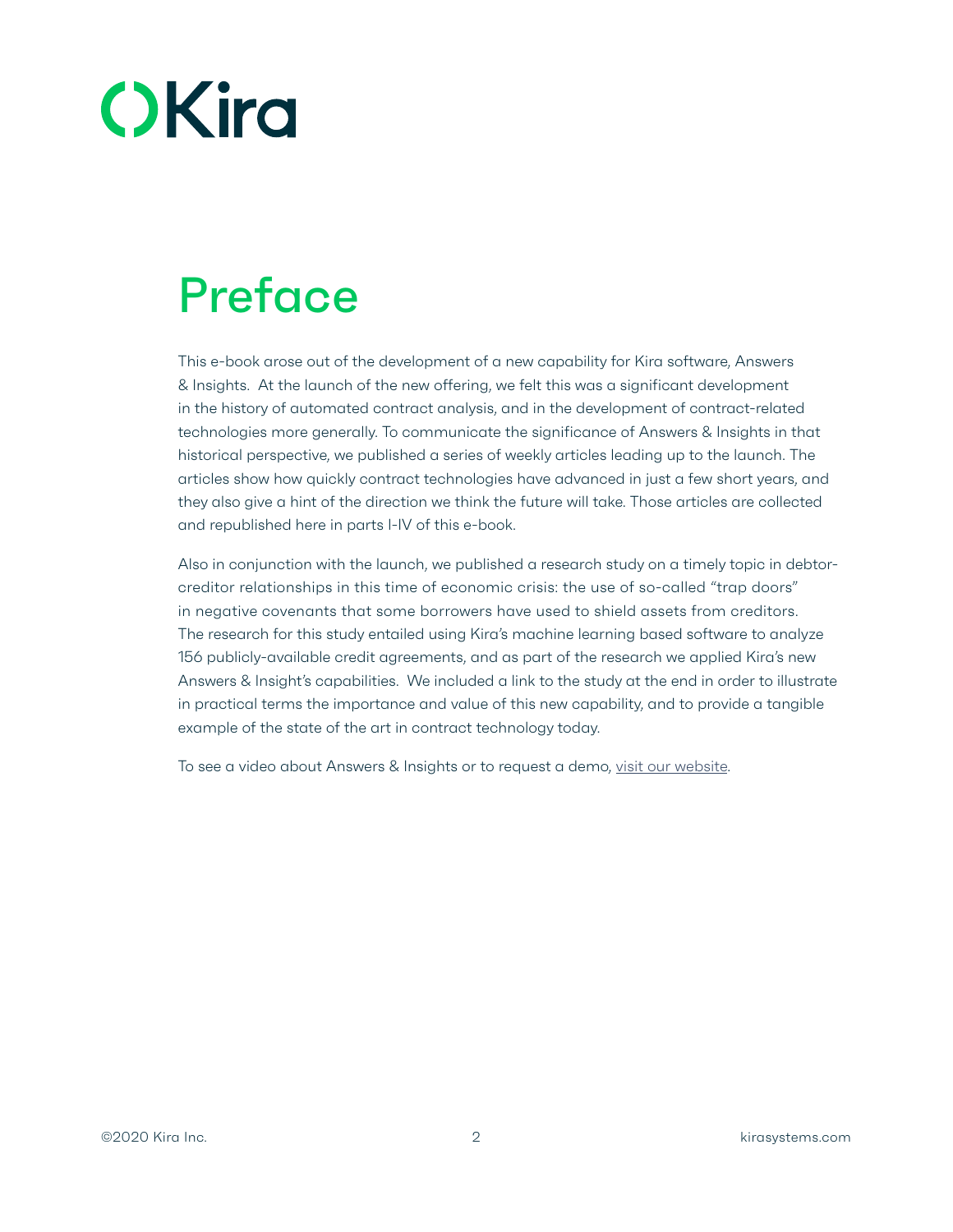## **PART I** The Emergence of Contract Automation and Technology



Using technology to draft, store, review, and analyze contracts has been in a constant state of development and improvement for a couple of decades, and the pace has significantly quickened in the last 5-7 years.

Tools for drafting contracts have come a long way since lawyers finally set aside their quill pens and inkwells. For a long time the typewriter was the predominant technology. The first real digital technology breakthroughs were the introduction of personal computers and the development of the WordStar word processing program in the 1970s. With word processors, contract drafters were able to do more than just draft contract terms; the software automated things like the numbering of sections and insertion of cross references to those sections.

By the 90s, "document assembly" systems such as HotDocs and Contract Express further facilitated contract generation. These tools use guided forms and questionnaires to gather data on requirements and then generate contracts. More tools, such as Deal Proof (now part of Thomson Reuters), and Eagle Eye (now part of Litera), further facilitated the drafting process by automating the cross-checking of defined terms and section references. These were rule-based systems and were probably among the first widespread applications of early Artificial Intelligence to contract drafting. As with most of the contract technology to that point, the focus was on the front-end process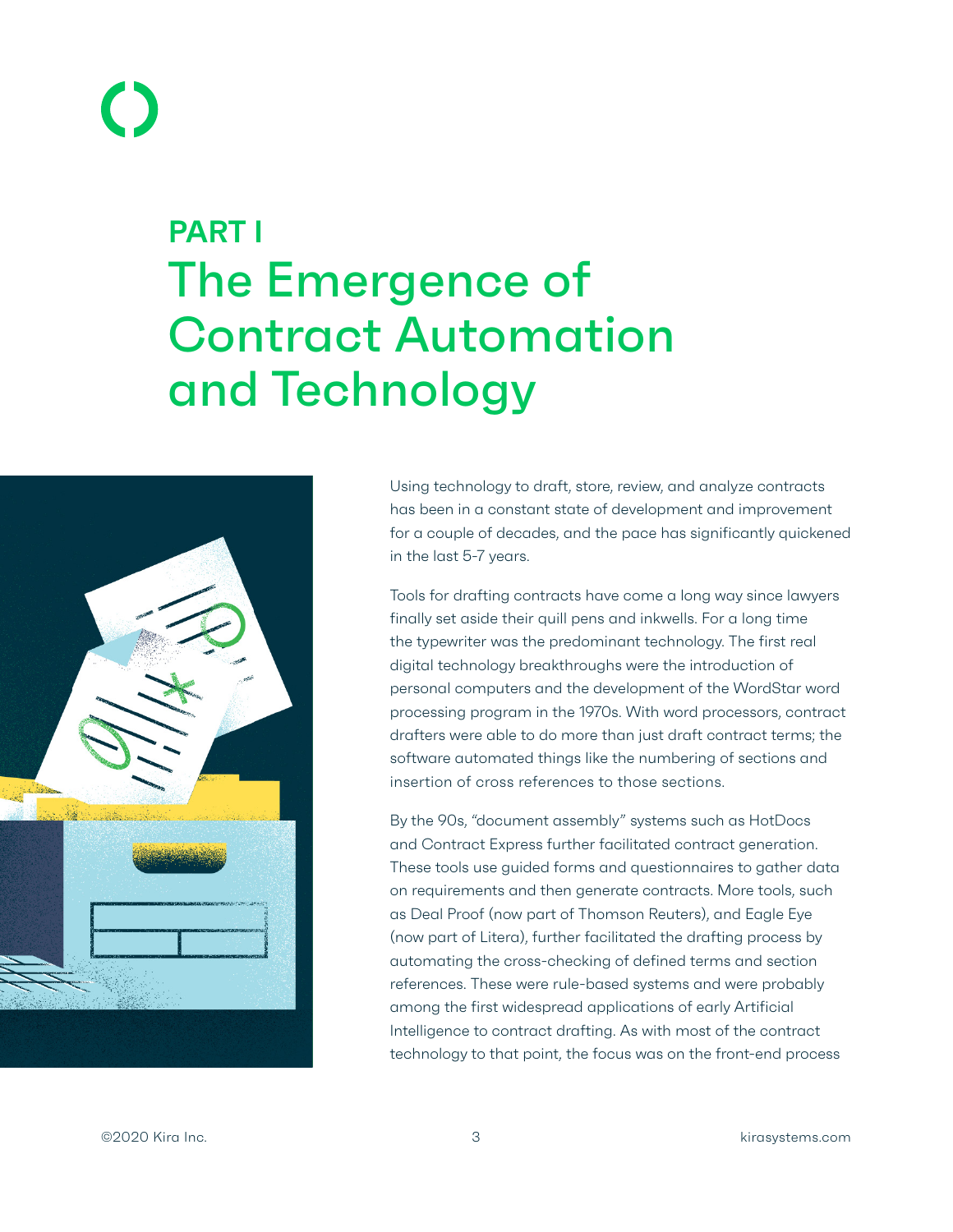of contract drafting rather than extraction of value and insight in the post-drafting stages of contract lifecycle management.

Finalized executed contracts were mostly still stored in paper, tucked into filing cabinets or archived away in a basement file room. They were not, for the most part, accessible digitally except perhaps in scanned formats that were not easily searchable. Contracts were not typically seen as collections of data; each contract was independent as a document and there were limited opportunities to extract insights from larger sets of contracts.

Yet there was clearly enormous value in those previously executed agreements. Tools for searching contracts existed by this point; in the 90s law firms and corporate legal departments had begun implementing document management systems, such as OpenText and iManage, that housed these contracts in their original digital formats. But these systems were primarily for version control and record keeping purposes. Searching was based on keywords. Contracts often use unpredictable and inconsistent language to express the same concepts. So even though DMS and other search engines now enabled lawyers to search through large bodies of contracts, finding clauses and terms that matched keyword searches would inherently be hit-or-miss.

The value locked in those signed contracts is enormous. Within a business, events will arise during which knowing what is in one's contracts becomes mission-critical. Regulatory changes such as GDPR or accounting standards are two examples. And there is perhaps no moment more critical than a merger or acquisition. Much of the value of any company is represented in its contracts: customers' payment obligations, the consistency and stability of its suppliers, limits on liability, the relationships with employees and contractors. Mergers and acquisitions lawyers have the unenviable task of needing to quickly review and verify that all the legal agreements are in place, in order to confirm that the company being acquired is worth what the amount to be paid for it.

That M&A due diligence process was almost completely manual, and consisted of young associates reviewing boxes full of printed contracts, often piled high in physical deal rooms. In the mid-90s, the internet enabled the birth of "virtual data rooms" like Intralinks and Merrill, which allowed scanned copies of these files to be shared securely online. Nonetheless most of the actual contract review work remained fully manual, with young lawyers given the task of reading through hundreds or thousands of contracts hunting for specific terms and clauses to identify risks. It was repetitive and boring for the lawyers, and extremely expensive for the client.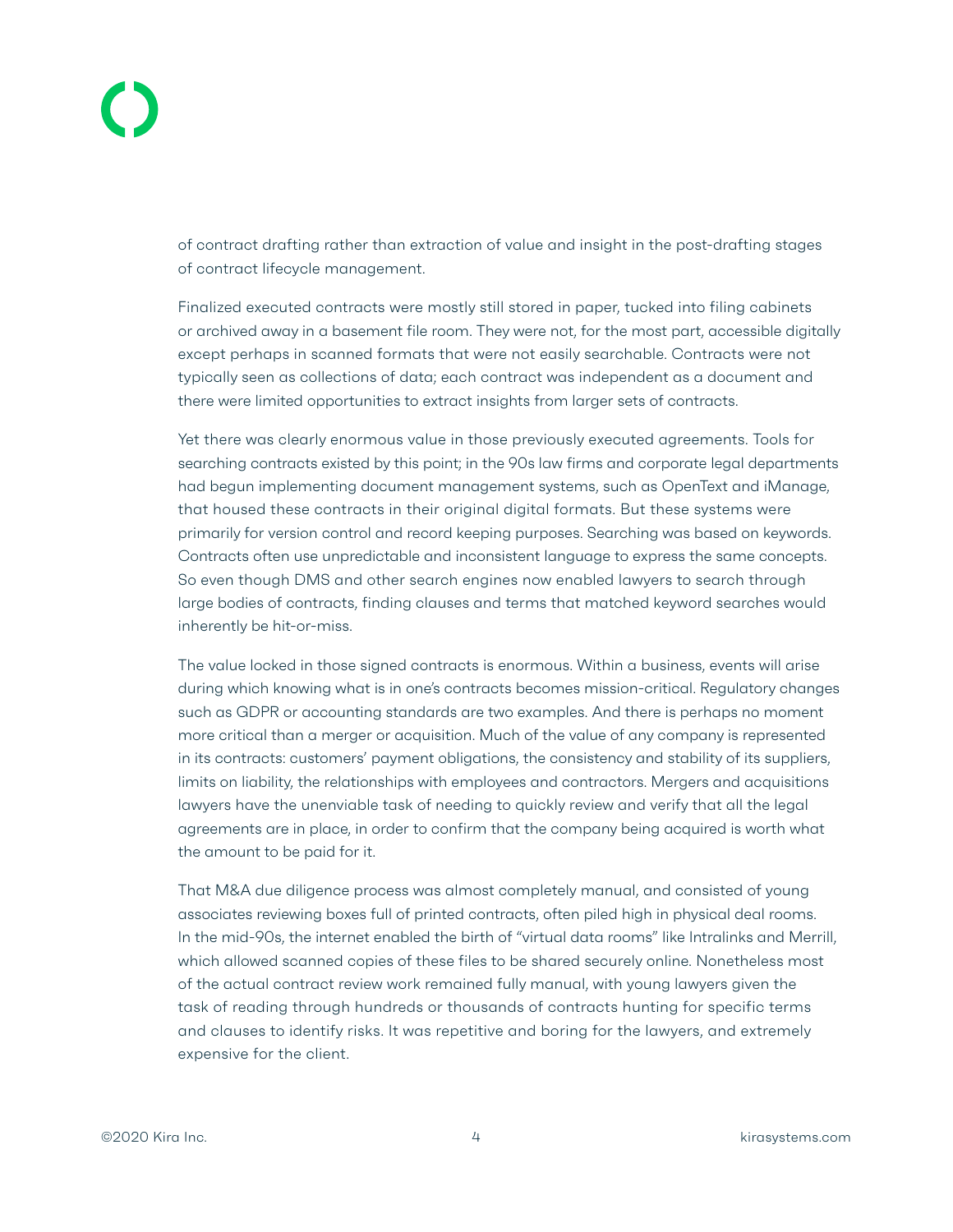Reporting on the findings was also frustratingly manual and incomplete. In many cases the volume of documents was too large to review everything, and the parties would agree that the risk assessment would be made only on contracts over some dollar threshold or that met some subjective guesses as to materiality. This inevitably led to some risks being missed or underestimated. Compiling the results of such a limited review was still a herculean task. For weeks, bleary-eyed associates would pore though page by page, retyping their findings into Microsoft Word charts and tables that would allow them to start to form a risk assessment.

This all culminated in a "diligence memo" which spelled out a set of findings and recommendations to the acquirer in narrative form. While spreadsheets were available around the same time as word processing tools, and might have provided a better tool for data manipulation, lawyers tended to stick with the technology they had already begun to adopt: word processing programs and their tables function. This technology didn't really automate anything about the process, but it provided the ability to organize, sort, and manipulate data that was extracted and collected manually.

It soon became clear, however, that technology could be used to capture the output of that review—to turn the unstructured text in contracts into rows and columns of data.

By the time a critical mass of lawyers were up and running with some basic productivity tools including word processing and search, the legal industry had some of the building blocks for a more accurate and efficient way to create, store, and analyze contracts. Contract data was digitized and there were better tools for search and analysis. But the entire contract lifecycle was still mostly manual and relied heavily on human creation and analysis.

The next leaps forward in contract analysis had yet to come. That's the subject of the next part of this series.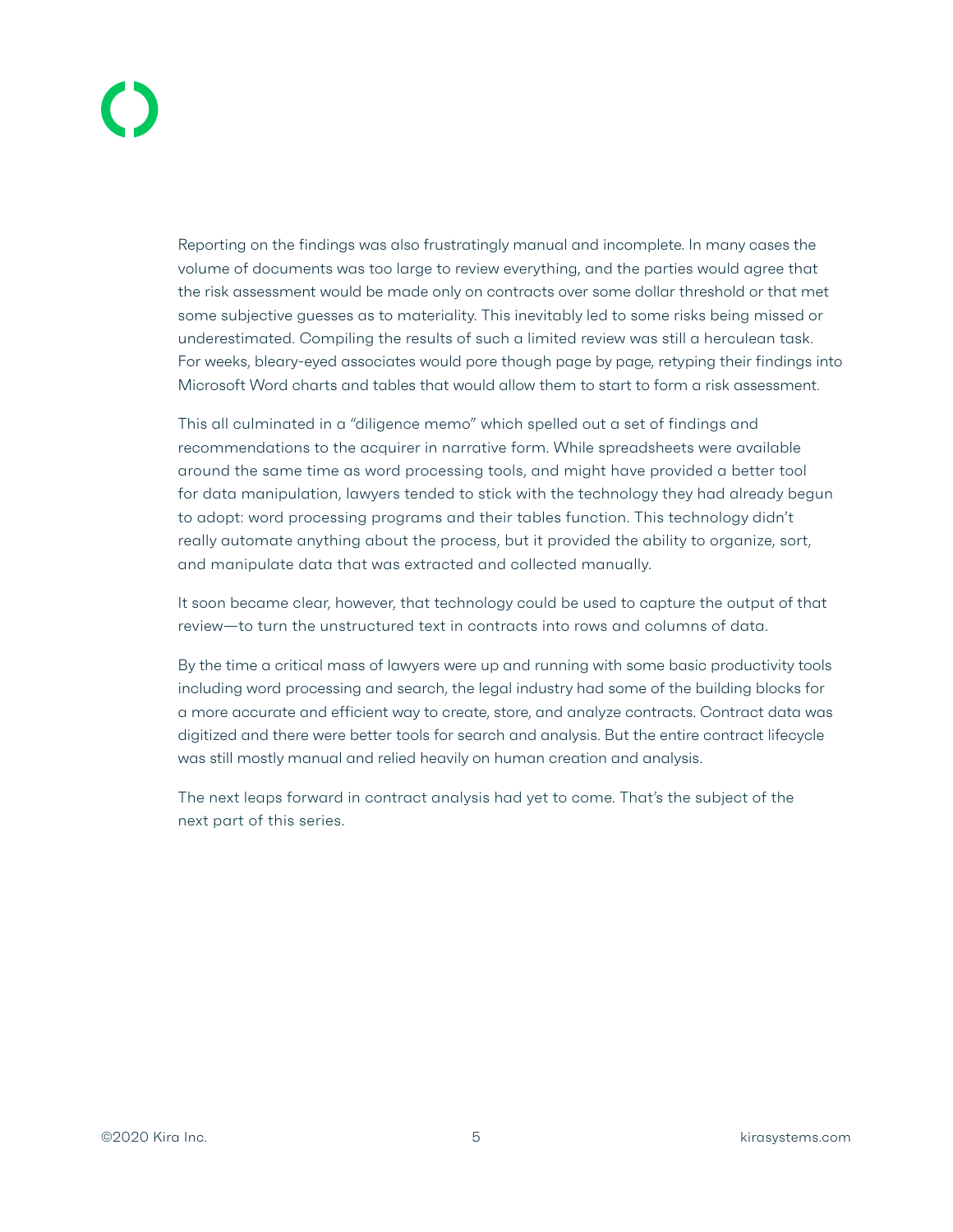# $\begin{pmatrix} 1 \\ 1 \end{pmatrix}$ **PART II** The Breakthrough: Machine Learning Addresses Scalability & Accuracy in Contract Analysis



For about 20 years, from the 90s through the early 2010s, the predominant contract automation technologies were based on keywords, rules and expert systems. These systems all faced problems of scalability. Applying rules to extract meaning from something as complex as the unstructured text found in contracts proved to be brittle and overly complex, requiring heavy human curation and intervention to adjust for changes in underlying law and simply human language variations.

This profusion of human curation and intervention cut across the entire contract lifecycle:

- To speed contract drafting, lawyers created ever-growing libraries of standard forms, complete with manually-curated clause banks and "playbooks" to define the universe of acceptable terms. Only occasionally (and with great pain) were these built into document assembly systems.
- Lawyers might save contracts in deal banks (sometimes in a document management system, sometimes in a separate system). These often required the lawyer to fill out a questionnaire/cover sheet to restate important deep points in a standardized form, to make them findable later.
- In larger corporations, some large businesses stored sales contracts in CRM (Customer Relationship Management) systems like Siebel and Salesforce, vendor contracts in procurement systems like Ariba or Oracle, and occasionally specialized Contract Management systems like Novatus or Selectica. To make all of these searchable it was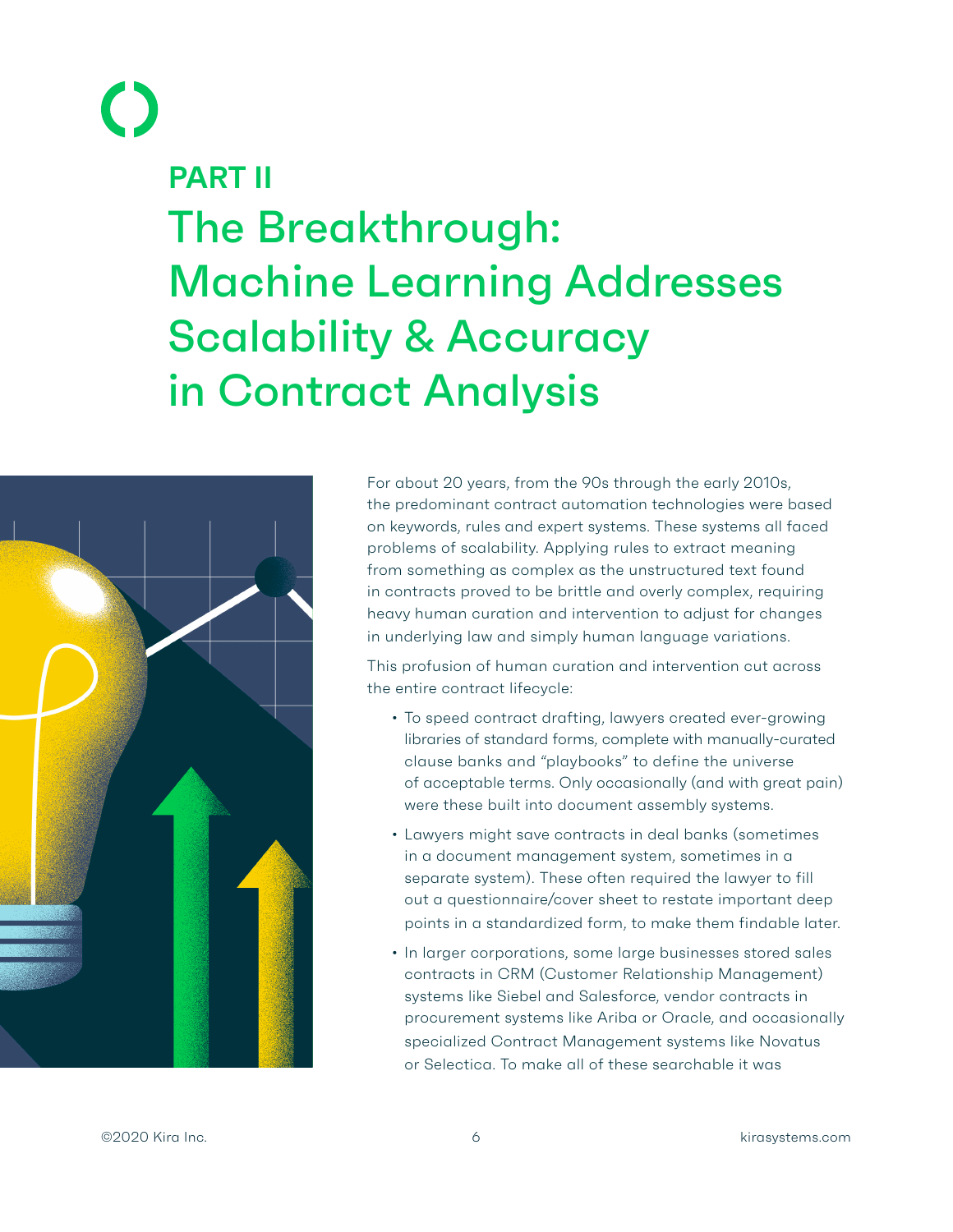commonplace to employ an army of contractors to manually enter data into databases, essentially retyping legalese into deal points that could be searched.

• Specialized online research systems started to make a business of "mining" public databases for contract clauses from public filings. For example, GSI Livedgar employed analysts who tagged all transactions in the US SEC's EDGAR database with a taxonomy of Deal Points to facilitate searching. Deeper searching for clause language was created by having yet more expert analysts build complex pre-crafted search queries.

All of these approaches relied in part on the semi-standardized nature of contracts - clauses, headers, defined terms, schedules. But it was a fragile system and would fall apart when a contract didn't fit the expected mold, such as when a lawyer invented a new deal structure that hadn't been seen before, or when laws and regulations changed and necessitated new queries. It was not inherently scalable.

#### Lessons from eDiscovery

It is peculiar that manual rules and keywords in contract searching persisted for more than two decades because, in the meantime, machine learning was rapidly catching on in the litigation side of the legal industry. Technology-Assisted Review (TAR) based on machine learning techniques proved to be a scalable solution for analyzing the huge stores of email and other documents that are relevant to a large-scale lawsuit. In the US, a phase of litigation called "discovery" requires parties to hand over relevant documents in response to the opposing party's request for evidence to support a case. At some point after email became prevalent in the late 1990s and early 2000s, that necessitated extensive "electronic discovery" – at which point the volume of "responsive" documents exploded; manual review for responsiveness became impossible, and TAR came to the rescue.

A variety of techniques could be applied to the eDiscovery process, as a way of predicting which documents in a large set of emails, memos, and many other types of documents were responsive to an eDiscovery request. Early systems still frequently relied on rules-based systems and complex queries, but as time went on more and more employed non-rules-based approaches to model document concepts (such as latent semantic indexing and eventually supervised machine learning). Modern TAR software tends to leverage a variety of techniques that allow the machine learning algorithm to direct human review effort to the most impactful documents (using some court-approved or agreed definitional criteria).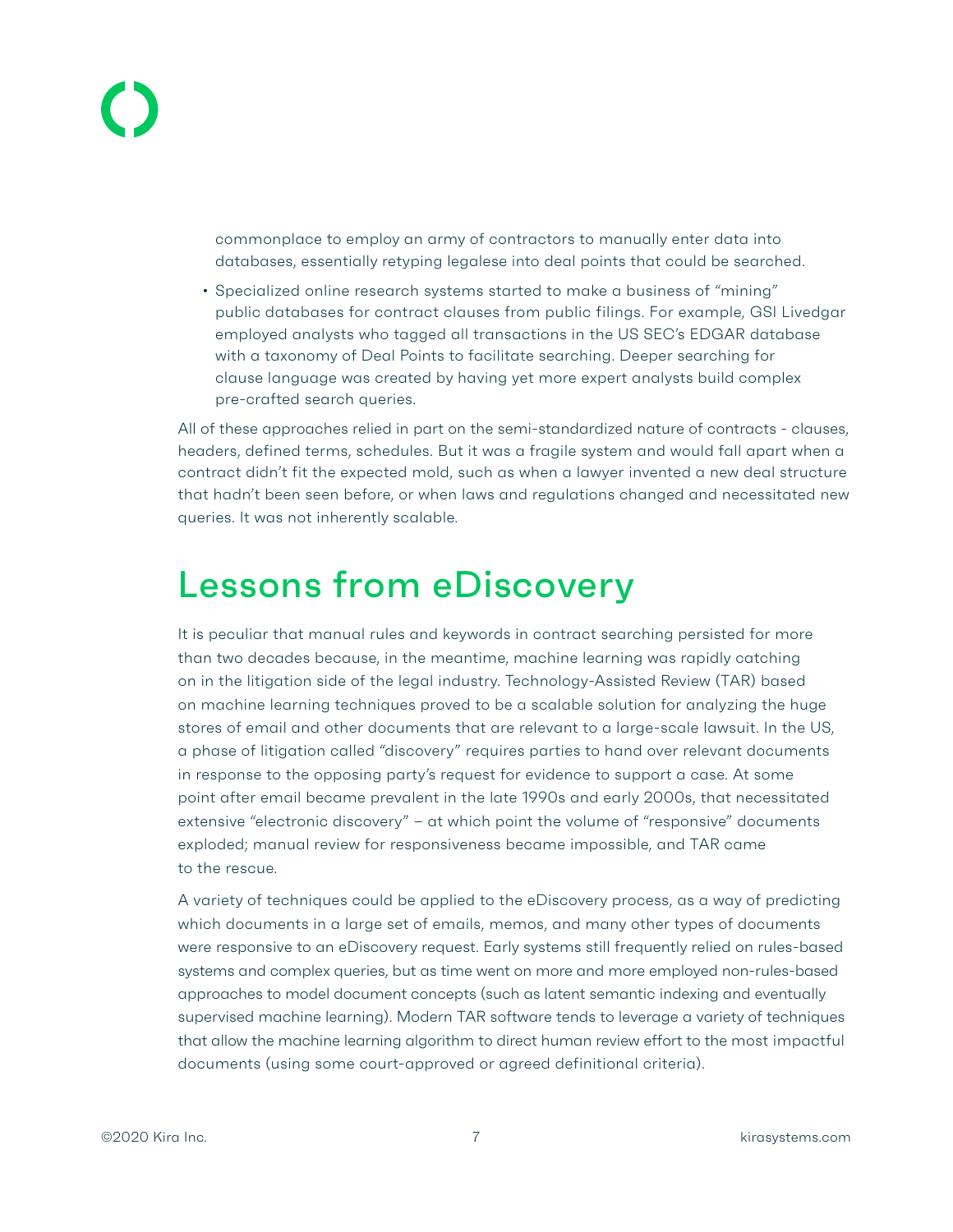The big leap in contract technology finally came in the early 2010s as a small crop of companies like Kira (which was then named "DiligenceEngine") began to see that the unstructured nature of contracts provided an excellent use case for the increasingly sophisticated machine learning technologies that were being leveraged in eDiscovery. These companies set out to test whether the techniques that were used to identify relevant documents in a litigation eDiscovery process could be adapted to extract valuable data and insights from large collections of contracts.

### Adapting Machine Learning to Contract Data

Success was not immediate. For one thing, it turned out that the problems that needed to be solved for contracts had significant [differences](https://kirasystems.com/blog/contract-review-software-buyers-guide-part-15/) from the problems to be solved in eDiscovery. First, with contracts a user typically needs to pinpoint specific clause language, while eDiscovery users look for relevance only on the document level. Second, with contracts users are often looking for the same thing from deal to deal, while in eDiscovery the unique facts of the case can vary so much that a new machine learning model needs to be crafted every time. Third, in many of the most critical contract review scenarios - such as a divestiture or a regulatory compliance review - pretty much every document being reviewed actually needs to be reviewed. In eDiscovery, techniques like sampling and having software guide reviews are more common.

Specialized contract analysis software pioneers such as Kira, which was commercially launched in 2013, addressed all of these differences. They were built from the beginning to pinpoint clause language, not just whole documents. They eliminated the need (common in eDiscovery systems) to train a new model every time. This was accomplished by including a set of models (pre-trained by our lawyer-experts) for all of the most important clauses: termination, assignment, change of control, governing law, etc. And they came with workflow tools to make sure the reviewer could see and confirm every page of every document - if needed - to ensure accurate and complete review.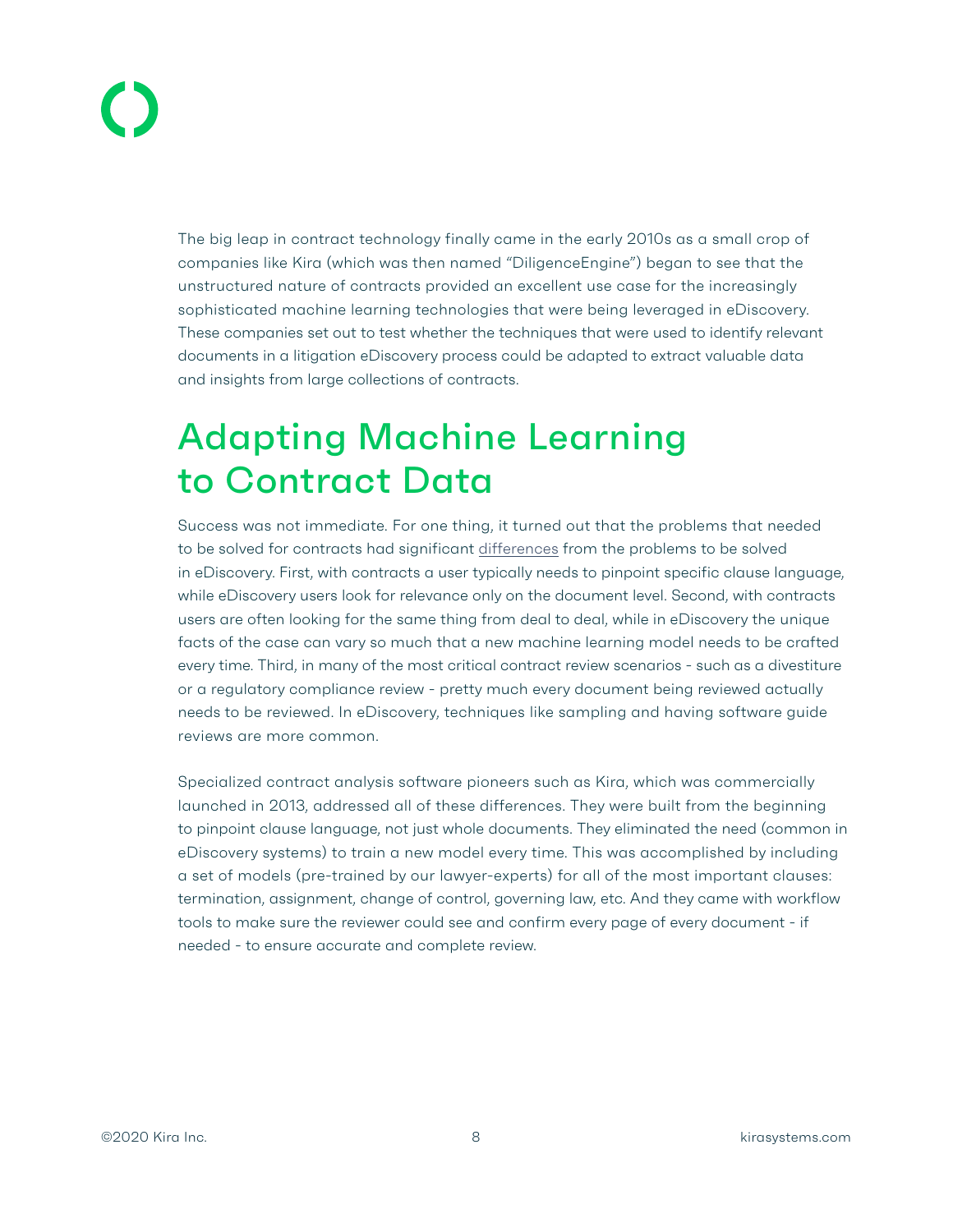### The Scalability Breakthrough

These capabilities made contract analysis software very useful for applications like M&A due diligence. But it still wasn't scalable to the other myriad contract review needs such as general contract management, contract audit, real estate etc., not to mention the need to handle non-English languages and to meet the needs of all the precise variants and specialized expertise of individual teams of lawyers and other professionals. The software needed one more thing – the ability for users to train their own models without any technical machine learning knowledge from the user's perspective.

The turning point came in 2015, when Kira announced a capability that allows that customization, called Quick Study, simply by highlighting examples on screen. The big leap here was that Quick Study allows users to customize their use of machine learning for their specific task, without needing to become machine learning experts themselves. With Quick Study (which may have been the first ever application of what is now increasingly referred to as "AutoML" to documents like contracts) the system was finally [scalable](https://kirasystems.com/blog/what-is-scalable-machine-learning/). Any subject matter expert could employ the machine learning system to apply to their area of expertise - no technical services required.

At this stage of development, machine learning had driven contract technology forward in just a few short years, from a word processing-centric focus on simple drafting tools and document automation, to a much more versatile downstream application that treated contracts as a valuable source of data. Machine learning enabled the extraction of that value and set the stage for both lawyers and other business functions to fully leverage the data in contracts in other business processes.

Even as the core analytic capabilities of Kira have improved in this way, we've also improved the ways that Kira integrates with our customers' other systems, through the development of strong industry partnerships (such as Intralinks for due diligence, and Apttus/Conga for contract management), and by offering APIs, which allow custom integrations with myriad other tools. Data from contracts can be more widely distributed in enterprise systems, where it can be leveraged by various functions including business intelligence, strategy, purchasing, marketing, and many others.

The application of machine learning to contracts was a long time coming and a giant leap forward. It had become the gold standard for high-quality, efficient extraction of insight from contract data. But those technical enhancements are not static. Each application of AI to a legal problem is built on the shoulders of domain experts. That interplay between technical expertise and legal domain expertise is the subject of the next article in this series.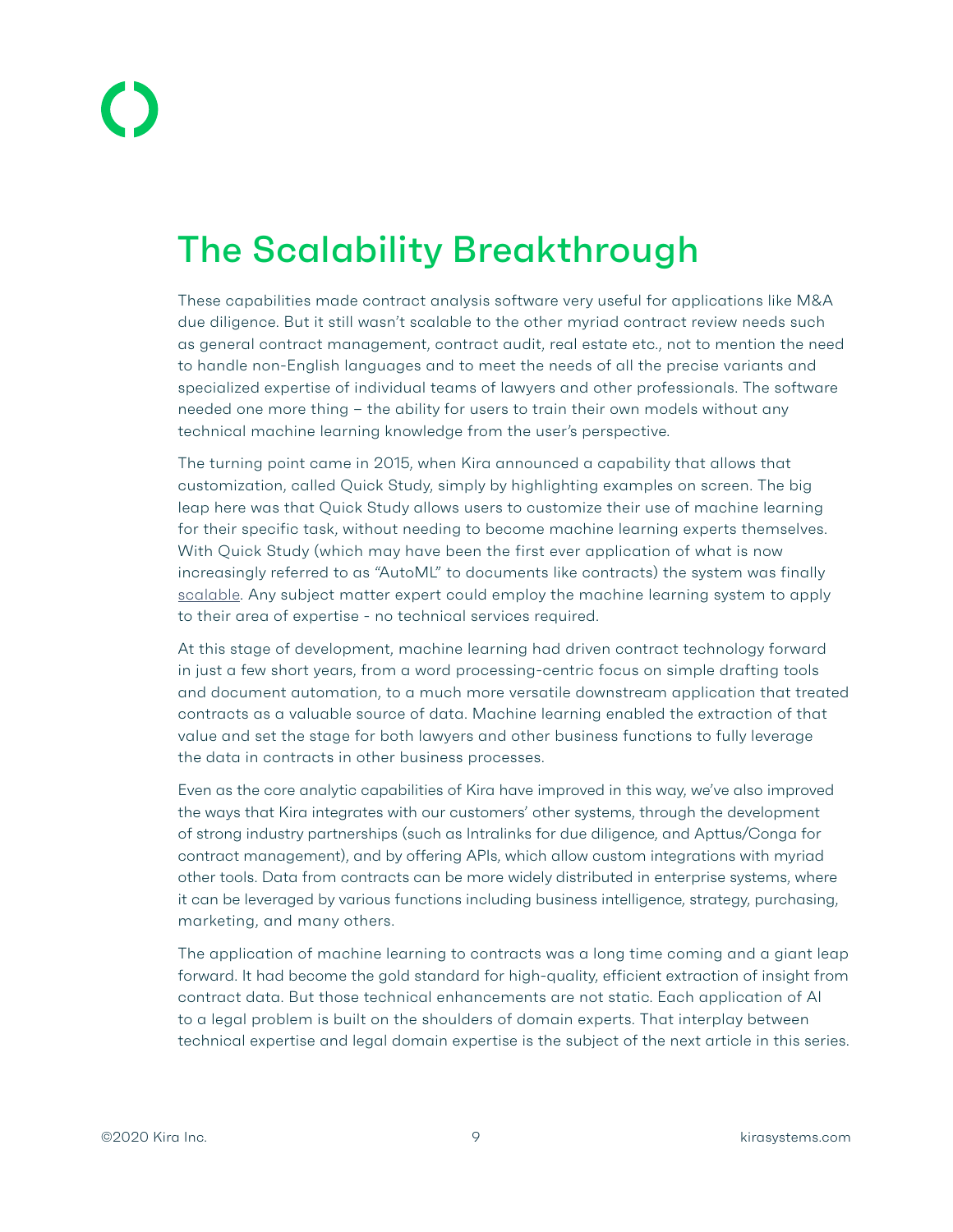# $\begin{pmatrix} 1 \\ 2 \end{pmatrix}$ **PART III** The Role of Domain Experts in the Success of Machine Learning-Based Contract Analysis



For a few years in the late 2010s, legal publications were awash in hype that, with the rise of AI in law, "robot lawyers" were going to threaten human lawyers' jobs. Thankfully, that hype has mostly subsided. As professionals have educated themselves on the capabilities as well as the limitations of the available technology, they have gained a growing appreciation for the role of legal domain expertise in the design and application of any legal AI system.

Domain expertise, on the part of both business professionals and software providers, is central to the success of any application of AI to extract value from contract data. Done right, machine learning does not replace the expertise of the professionals that use contract analysis software. The software amplifies that expertise by embedding the professionals' knowledge in analytical tools, and applying that expertise in large-scale workflows.

Machine learning does not operate in a vacuum. Systems using machine learning are designed by humans.

There are two main approaches to designing an AI system. A common approach is to have a basic system that requires fine tuning, customer-by-customer, by technical experts often referred to as "data scientists." This fine tuning is typically performed by data scientists contracted to customers, whose customization work is either required as part of an implementation period or offered for a fee as consulting services. Many successful systems are built in this way; companies can buy them from many of the large systems integrators and consulting firms, and also now from some of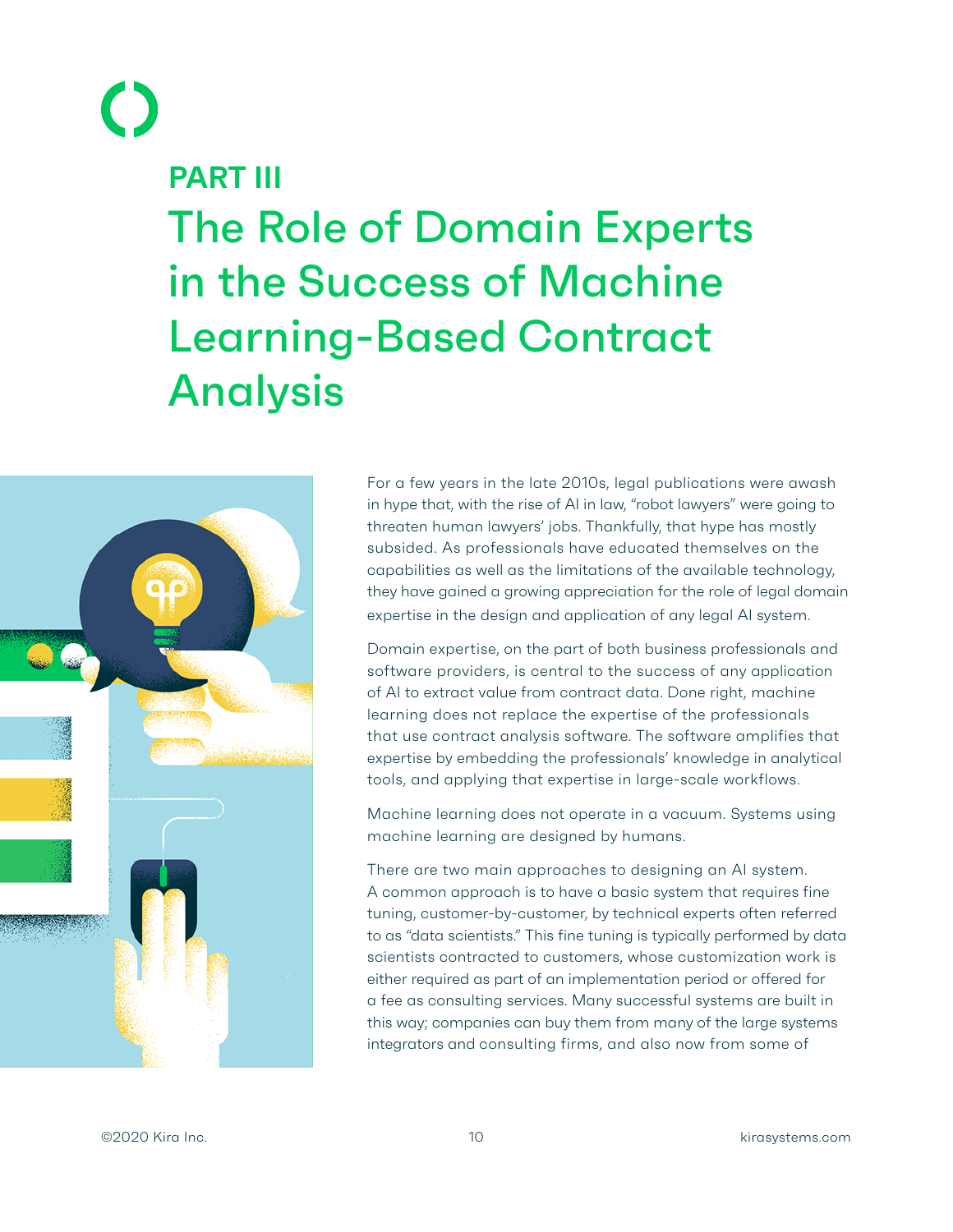the large alternative legal services providers. However, these arrangements are not truly [scalable](https://kirasystems.com/blog/what-is-scalable-machine-learning/); if requirements change, services are required to implement the changes.

The other, more powerful approach, is when machine learning is leveraged to magnify, amplify, and scale the knowledge of human domain or subject matter experts.

This is the approach that Kira takes. Kira's [Quick Study](https://kirasystems.com/how-it-works/quick-study/) capability enables subject matter experts to create machine learning models just by highlighting examples on screen. Users have two ways to use the technology:

- We know that many users of an AI system will want to get started quickly, so we include pre-built models created by our own Legal Knowledge Engineering team. Despite the word "engineering" in their title, members of this team do not have technical degrees; these are the experienced lawyers, accountants and other professionals that are responsible for Kira's Built-In Intelligence. Using Kira's Quick Study interface, they have built over 1,000 machine learning models (called smart fields) that ship with Kira "out of the box" and allow Kira to extract the most commonly used contract terms. The LKE team listens closely to customers to help select built-in smart fields that will get the most usage across our user base to help power the existing use cases, while constantly identifying and evaluating new ones. Their expertise is the built-in intelligence that allows Kira to go to work, without additional training, on day one.
- The second source of domain expertise in the Kira system is of course the Kira customer base. Their knowledge of their own business needs and interests, their understanding of clients' businesses or their own, and their sensitivity to clients' risk tolerances and objectives, will frame and drive the way they apply Kira's power to a given matter or project. They do not need any special machine learning training, and they do not need implementation consultants. As of this writing, Kira users had well over 15,000 of their own unique smart fields deployed on contract projects and processes, all around the world.

Of course, these two broad approaches can sometimes be combined, with technical customization offered alongside human training to bridge gaps (or perceived gaps) to get to final results. Kira avoids this. Our [team of research scientists](https://kirasystems.com/blog/what-is-scalable-machine-learning/) never does customization for any specific customer. Rather, they constantly evaluate new external technologies and create new proprietary approaches. Unlike the less-scalable approach of using implementation consultants for each customer, all of Kira's machine learning enhancements are built right into the core Kira product and become available to all Kira customers, often with minimal or no changes to the user experience. Kira's scientists also follow, and contribute to, the state of the art in machine learning across the world, and bring that evolving expertise directly into Kira products.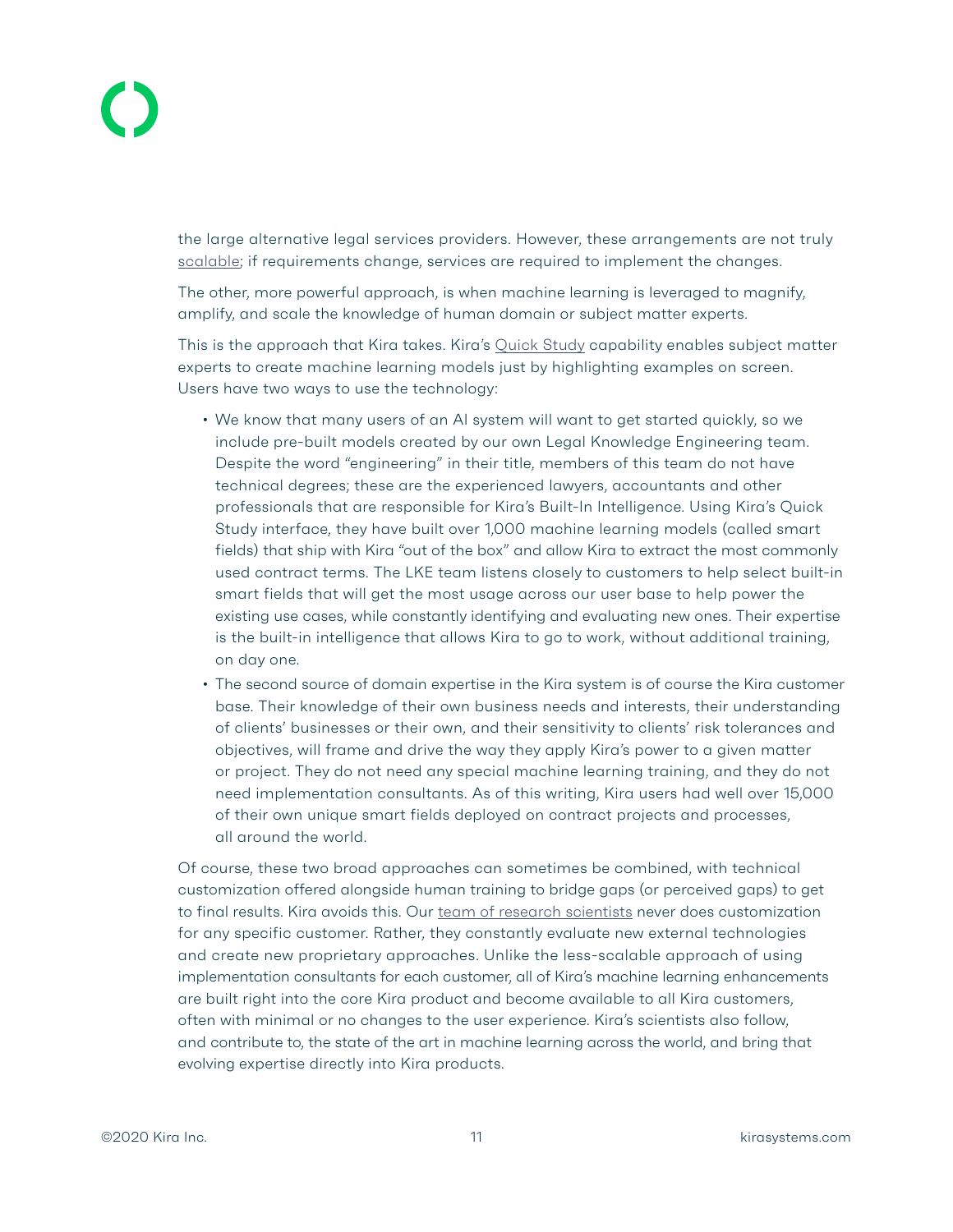Our vision as a company is that AI in this space is actually done correctly when the expertise of real human experts is amplified, empowering them to do more with it. We are giving them "superpowers" to apply that expertise to new tasks and challenges that were not previously addressable. Machine learning lifts the constraints that hindered even the strongest legal experts from solving their contract-related challenges.

Many lawyers remain concerned about the impact of AI on legal careers, but properly leveraging machine learning requires lawyers to engage in the process of contract analysis at the top end of their skill level. The technology is more than capable enough to learn to mimic the judgment of a professional expert (and at a level of accuracy [that can surpass](https://kirasystems.com/science/variations-assessor-agreement-due-diligence/) [expert humans' ability to agree on what constitutes a specific clause and what does not\)](https://kirasystems.com/science/variations-assessor-agreement-due-diligence/). Rather than using their time in large-scale manual reviews, they are leveraging higher-level skills by adapting technology to a given problem, augmenting their own professional judgment with better tools. In the meantime, new forms of legal work have emerged for legally-trained professionals to help build the models and delivery platforms that buyers of legal services need.

And even as AI has come a long way in releasing the power of contract data in combination with the domain expertise of these participants, there is still plenty of work for human professionals in analyzing the results. Products like Kira can quickly and accurately extract specific types of terms and data from large sets of contracts, but the results still require human analysis to arrive at business recommendations or legal judgments. For example, AI can automate the process of identifying all of the contract terms that include automatic renewal provisions, but it can't yet tell a client whether they should or should not try to terminate those contracts. And it will likely be a very long time before the technology can do this (and when that day arrives, there may be many debates on whether it should).

In the meantime, the technology will continue to progress in meaningful ways, better supporting the recommendations of human experts. Currently, most of the domain-expert-trainable systems only identify and classify concepts. They do not yet provide structured answers about those concepts. Enabling subject matter experts to directly train automated systems to understand those substantive answers is the next great leap in this story. What if the system could provide structured answers about the concepts that the professionals were seeking to find? What if that could be done without extensive customization and without data scientist skills? That will be the subject of the final part of this series.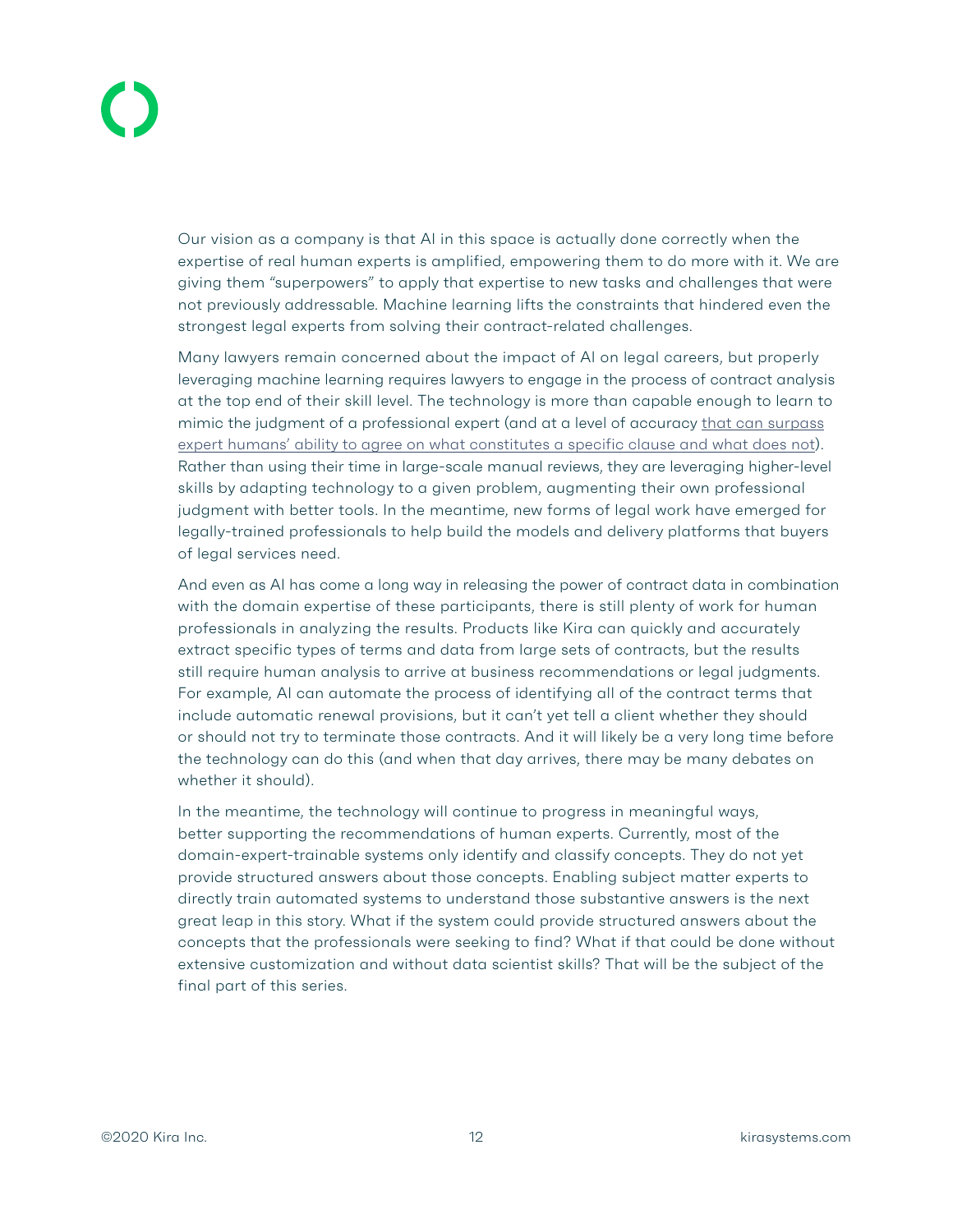## **PART IV** The Next Frontier in Contract Analysis: Getting to the Answer



In this series we have seen how, over a span of decades, the application of contract automation technology has grown: from contract drafting tools (word processing and document assembly), to episodic contract reviews (whether for regulatory change or M&A), and more recently to the creation of contract databases (contract lifecycle management). As a result, the legal importance of contracts data was well established. Their business value to the enterprise had yet to be fully appreciated. This is now changing rapidly.

#### Contracts As Critical Business Data

Over the next five years, we expect that all businesses will appreciate having full visibility into the business insights that sit within their contracts. These critical documents (and related ones such as purchase orders and invoices etc.) document the business processes and organizational resources necessary for a business to function: obligations of the company's customers' to pay, the services or products to be delivered, the expectations of vendors and suppliers, the agreements that help retain employees and contractors. This "contract intelligence" is increasingly a source of competitive advantage. Business processes represented in contracts can be the "secret sauce" that makes some companies successful and others not. Having quicker access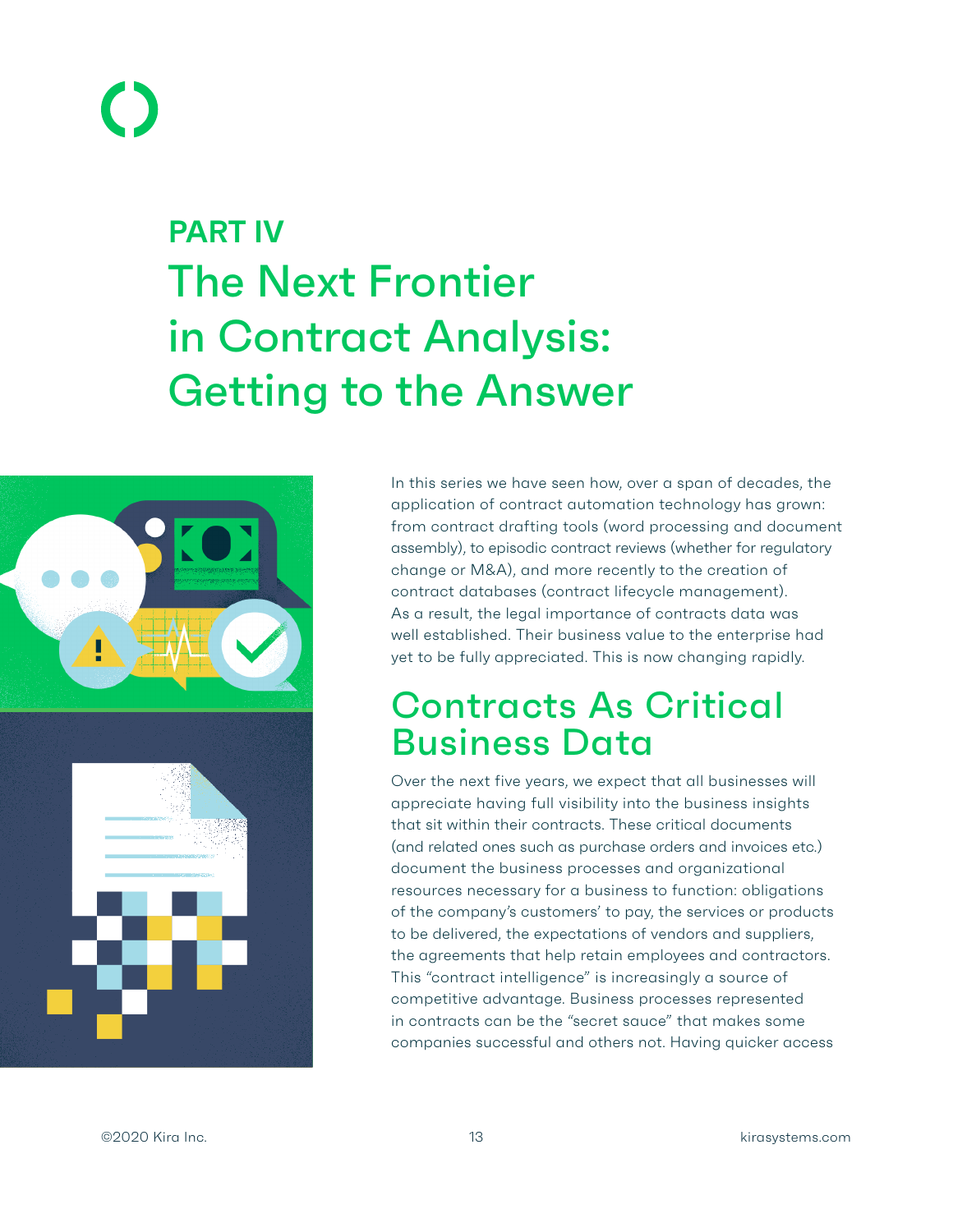to this information can help an enterprise be more nimble and outmaneuver its peers. Contracts are increasingly seen as at the heart of any "digital transformation" initiative, but companies are missing a system to rapidly make sense of this large unpenetrated reserve of organizational data. Current ERP, CRM and HRIS systems and associated BI tools have helped companies better understand their business, but they provide visibility only to existing structured data, which is typically only a fraction of the overall data in a business. Reviewing, analyzing and extracting structured information from text documents like contracts has historically required heavy manual review in a very unsustainable way. As a result, businesses have been resigned to accepting high levels of risk as business-as-usual.

As more professionals have begun to appreciate the valuable insights that are locked up in contract data, they have sought out efficient and powerful ways to release it. With AI tools like Kira, companies can now scan across their business documents and find clauses and data points. They can create machine learning models that represent their unique business needs, without any technical knowledge of AI. And they can pull that data automatically into other enterprise systems via APIs.

### Intelligence that Answers your Questions

If you continue upon this arc, the next step is clear: to accelerate the gleaning of insights directly from those documents. What if you could ask your most pressing business questions to your contracts and get an instant answer - an answer that was derived from the subject matter experts in your organization?

Yesterday, we announced our next leap forward - an intelligence that does just that. This new capability goes beyond identifying and extracting provisions, clauses, and data points, by interpreting this data and providing decision-makers in firms and organizations with the answers to their most pressing questions, instantly. It's fully integrated into our no-code machine learning platform, Kira Quick Study, allowing for easily scalable customization.

The leap that Kira's new answers capability enables is like the leap we all have made in navigating the world using our smartphones. It was a fantastic step forward to be able to hold an electronic map in your hand, but it was still a map. It was up to the user to find the starting and ending points, and figure out the best route between the two. But Google Maps and other navigation assistants changed all that - now we can just ask for the directions by naming the destination, and the best route and the travel time is calculated for us. The need to analyze the map data on our own is greatly reduced.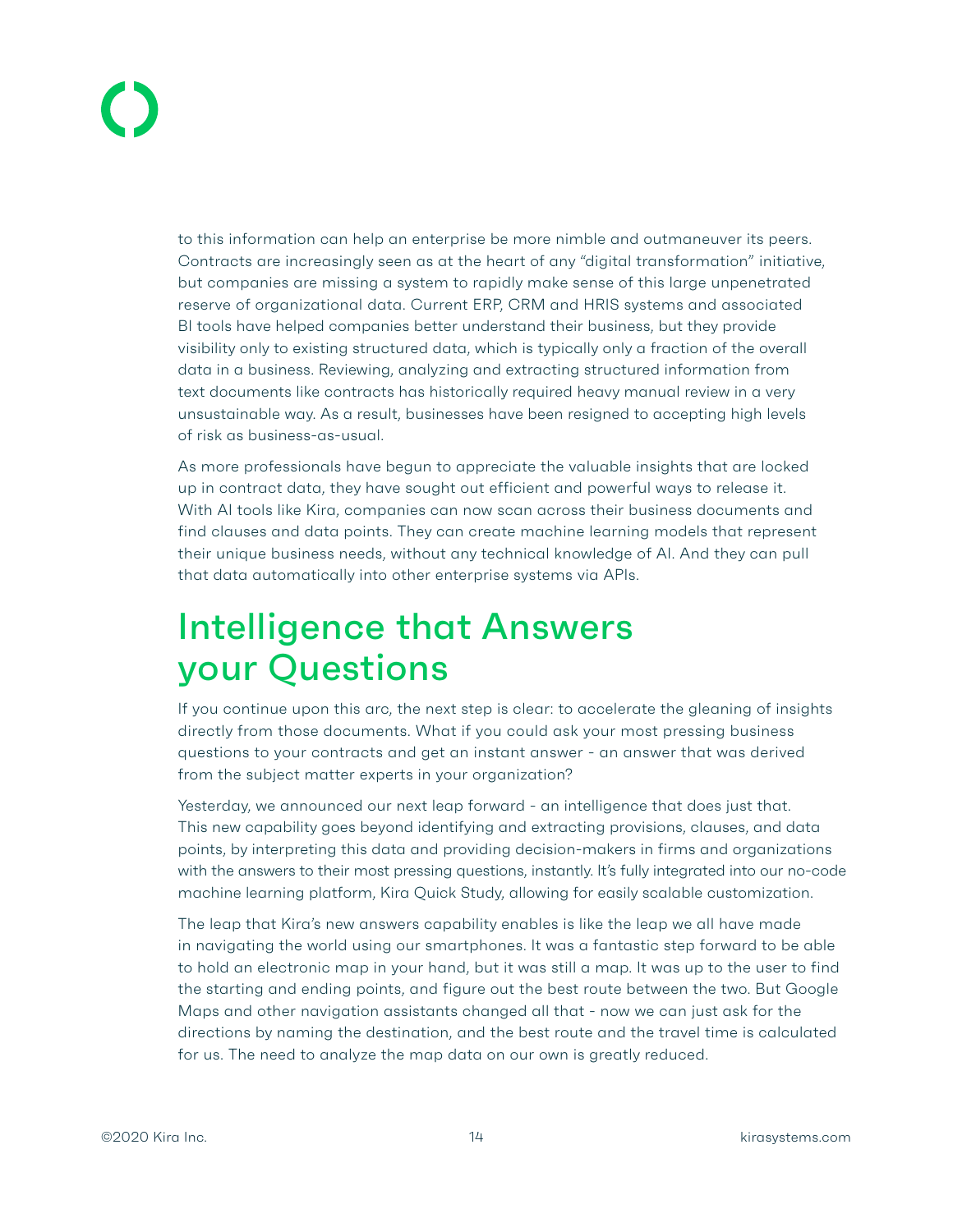By providing answers derived from contract data, Kira delivers a similar type of boost to users who have common questions about the content of their contracts. The answers have been there all along; with today's Kira, the relevant terms and clauses containing the answers are efficiently and accurately surfaced; but it's still up to the user to review those clauses and determine the answer to the question. Our new feature takes that last step out of the process, enabling the user to go straight to the answers to questions such as:

- "Can you terminate this agreement for convenience?"
- "Does the agreement renew automatically?"
- "Does the contract contemplate payment of a non-refundable amount?"
- "Does this lease require payment of percentage rent?"
- "Does this contract contemplate an inflation adjustment?"

Some readers will undoubtedly point out that data scientists can build tools that produce output structured as yes-no and multiple choice answers (and have, for years). However, Kira is (we think) the first to do this for document analysis in a scalable way: any domain expert can create their own answer models for their own use, using our advanced no-code machine learning interface. No intervention from technical teams or data scientists is required.

Now, rather than requiring extensive review of relevant clauses extracted from contracts to arrive at the answer, Kira will now clearly and directly hone in on the specific answer users are looking for.

#### The Future of Business Workflow

Customers' ability to integrate contract data in workflow will take a leap forward with this new capability. Answers to commonly asked questions can be automatically embedded directly into other internal systems, triggering actions and faster, more accurate decisions across their organizations. And lawyers will be able to focus more on engaging with clients on the legal and business significance of what's in their contracts rather on the process of extracting that information.

- Businesses need tools that allow them to be instantly responsive to changes in regulation and the business environment.
- Companies need to embed contract data in business processes, including risk management, procurement, retail operations, strategic planning, and finance.
- Lawyers, accountants, auditors and other professionals want to complete process-oriented review work efficiently, so they can focus their expertise on higher-value advice to clients based on insights quickly extracted from contract data.